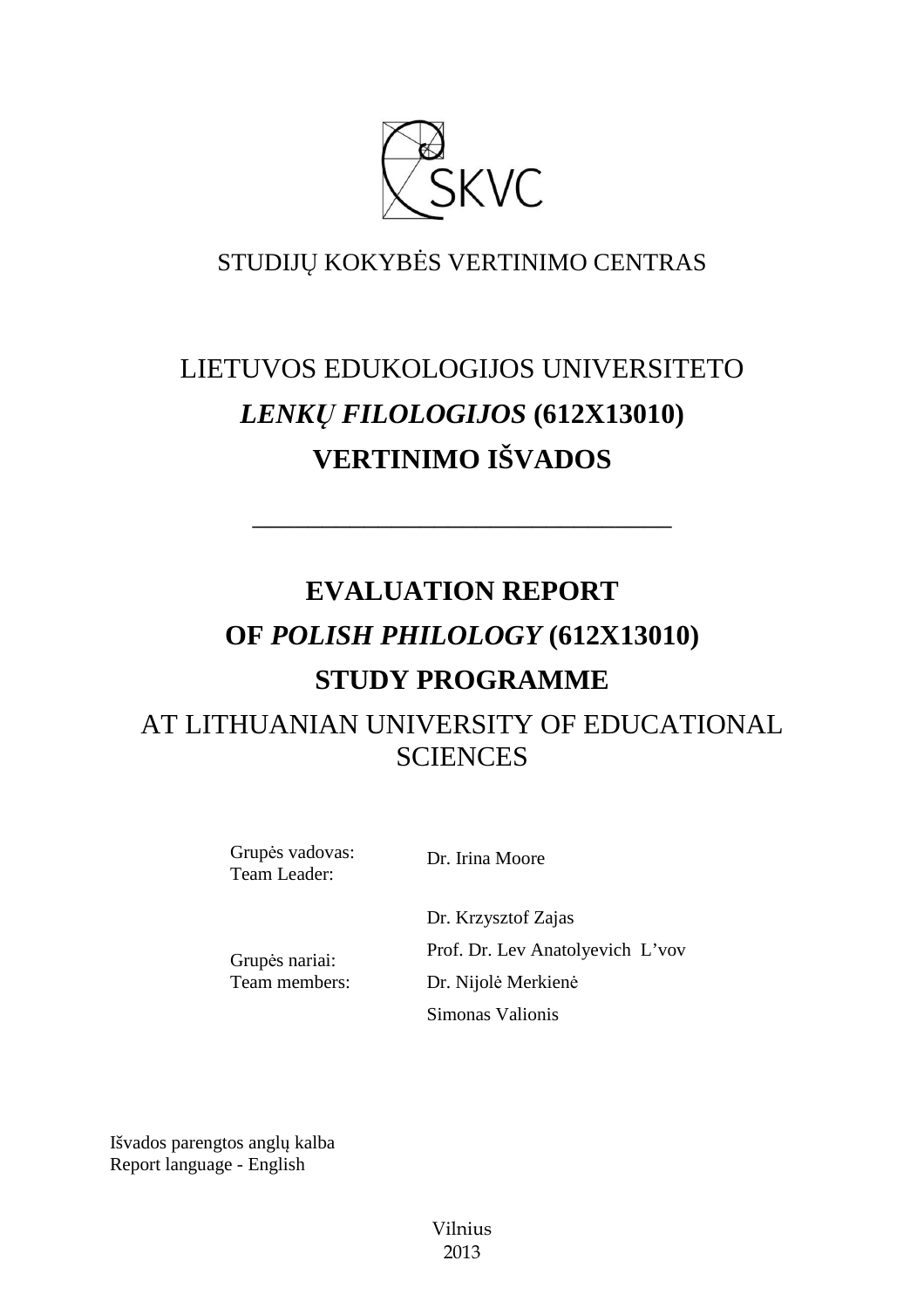# **DUOMENYS APIE ĮVERTINTĄ PROGRAMĄ**

| Studijų programos pavadinimas                           | Lenkų filologija                                                                     |
|---------------------------------------------------------|--------------------------------------------------------------------------------------|
| Valstybinis kodas                                       | 612X13010                                                                            |
| Studijų sritis                                          | Humanitariniai mokslai                                                               |
| Studijų kryptis                                         | Pedagogika                                                                           |
| Studijų programos rūšis                                 | Universitetinės studijos                                                             |
| Studiju pakopa                                          | Pirmoji                                                                              |
| Studijų forma (trukmė metais)                           | Nuolatinė (4)                                                                        |
| Studijų programos apimtis kreditais                     | 240                                                                                  |
| Suteikiamas laipsnis ir (ar) profesinė<br>kvalifikacija | filologijos<br>Dalyko<br>pedagogikos,<br>lenku<br>bakalauras, mokytojo kvalifikacija |
| Studijų programos įregistravimo data                    | 2001 08 02, Nr. 1187                                                                 |

## **INFORMATION ON ASSESSED STUDY PROGRAMME**

–––––––––––––––––––––––––––––––

| Name of the study programme.                           | <b>Polish Philology</b>                                                                 |
|--------------------------------------------------------|-----------------------------------------------------------------------------------------|
| State code                                             | 612X13010                                                                               |
| Study area                                             | <b>Humanities</b>                                                                       |
| Study field                                            | Pedagogics                                                                              |
| Kind of the study programme.                           | University studies                                                                      |
| Level of studies                                       | First                                                                                   |
| Study mode (length in years)                           | Full-time $(4)$                                                                         |
| Scope of the study programme in credits                | 240                                                                                     |
| Degree and (or) professional qualifications<br>awarded | Bachelor's degree in Subject Didactics and<br>Polish Philology, teacher's qualification |
| Date of registration of the study programme            | 2001 08 02, No. 1187                                                                    |

Studijų kokybės vertinimo centras ©

The Centre for Quality Assessment in Higher Education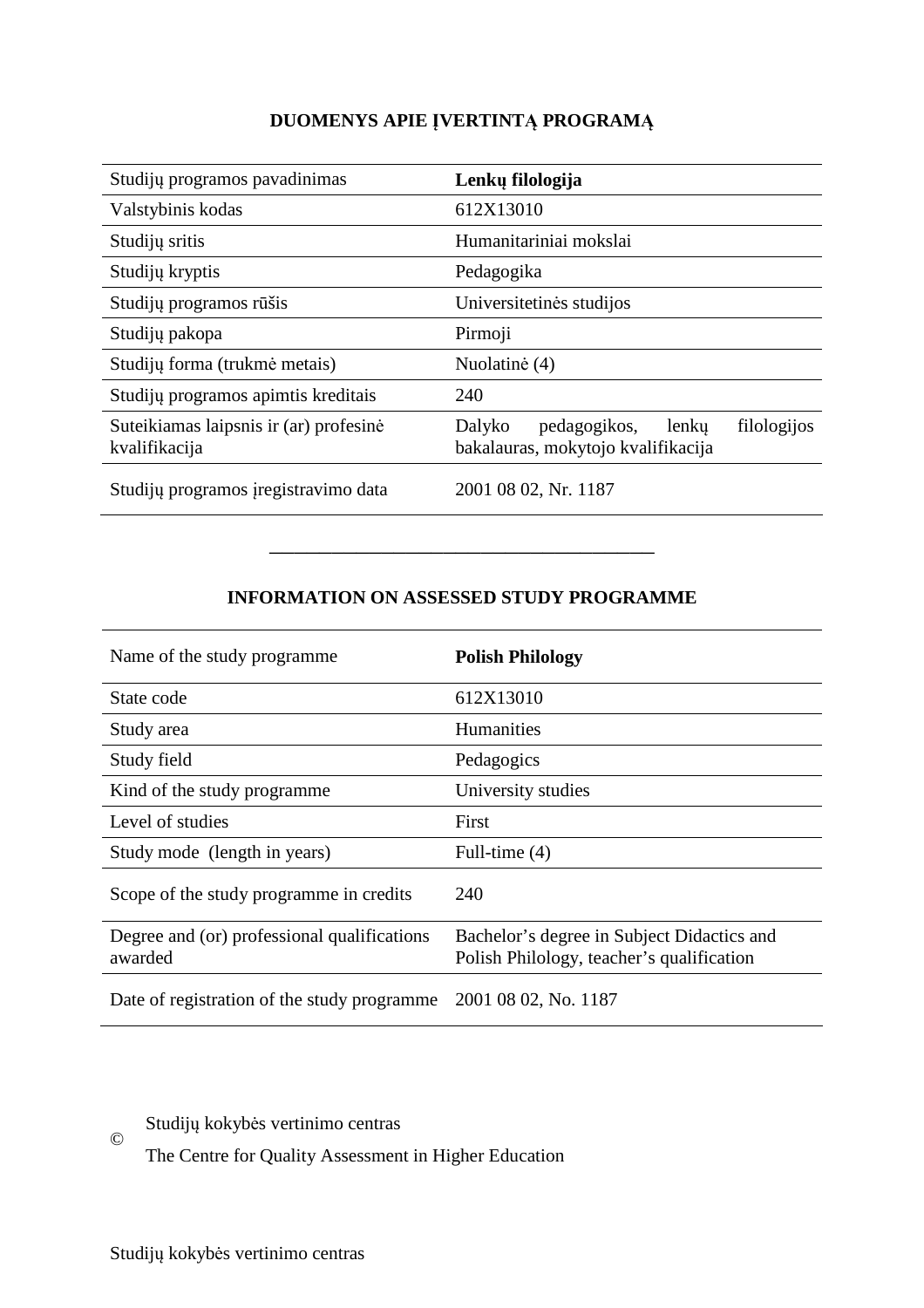# **CONTENTS**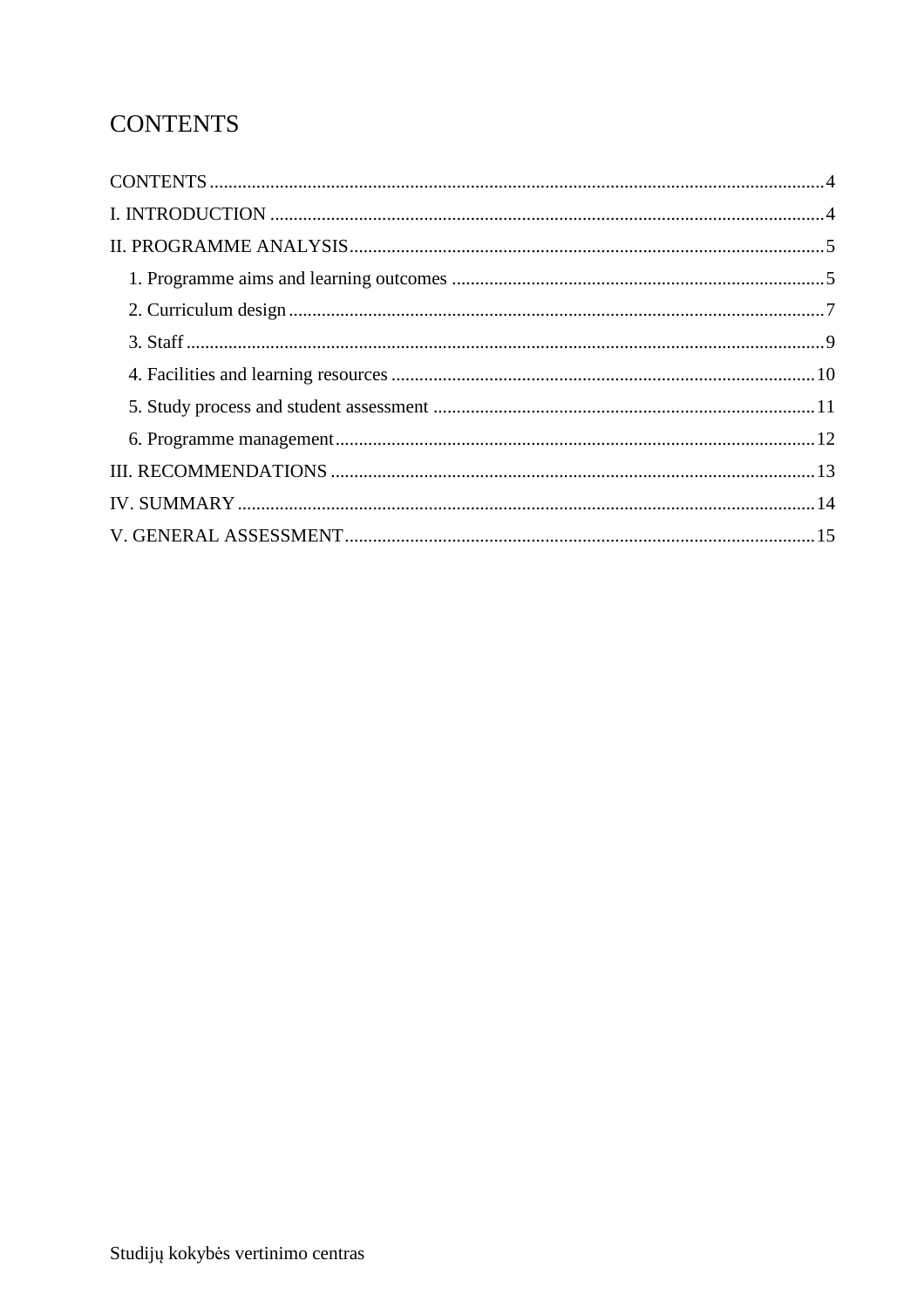#### I. INTRODUCTION

In the Self-Evaluation Report (SER) the Lithuanian University of Educational Sciences in Vilnius calls itself "the main institution which prepares a wide spectrum of highly qualified professionals for education sector in Lithuania" (SER of LEU, p. 6). It is, therefore, not only the main goal of the educational programmes of the University and its research output, but also the mission of the University and its role in society. All 7 faculties and 2 institutes of the University see the educational aspect of their research and teaching as the main aim of their activities. The Polish Language, Culture Study and Didactics Centre (until 1 September 2012 The Department of Polish Philology) is a part of The Faculty of Philology and offers full-time Bachelor studies in Polish Philology, lasting 4 years (240 ECTS credits\_) and full-time MA studies, of 2 years (120 ECTS credits). The Centre promotes the latter study programme as the only MA in Polish Philology in Lithuania, and lists the following employment routes for the graduates: teachers, directors of Polish schools, journalists, scientists, translators, office workers and tourist guides. The subject of this Evaluation Report is the  $1<sup>st</sup>$  cycle of study programme. It is the second external assessment of the programme (the last one took place in 2005). The Report is based on the data provided in the SER of The Polish Philology, its annexes and the data gathered by the Expert Team during the site visit in September 2013. The visit incorporated all the required meetings with different representative groups: the administrative staff of the Philology faculty, staff responsible for the preparation of the Self-Assessment report, teaching staff, current students of different levels of study, alumni and social partners of The Polish Language, Culture Study and Didactics Centre. The Expert Team has inspected various support services, such as classrooms, library and IT facilities. Copies of students' coursework and Bachelor Thesis were also analysed.

The site visit concluded with the expert group presenting introductory general conclusions to the Centre's self-assessment team and members of staff.

After the visit, the team met to discuss and agree the content of this report, which represents the members' consensual views.

During the evaluation period the Expert Team made use of the following documents:

The Procedure of the External Evaluation and Accreditation of Study Programmes, ordered by the Minister of Education and Science of The Republic of Lithuania; this Procedure has been produced in accordance with the Law on Science and Studies of the Republic of Lithuania (Official Gazette, 2009, No 54-2140) and Standards and Guidelines for Quality Assurance in the European Higher Education Area;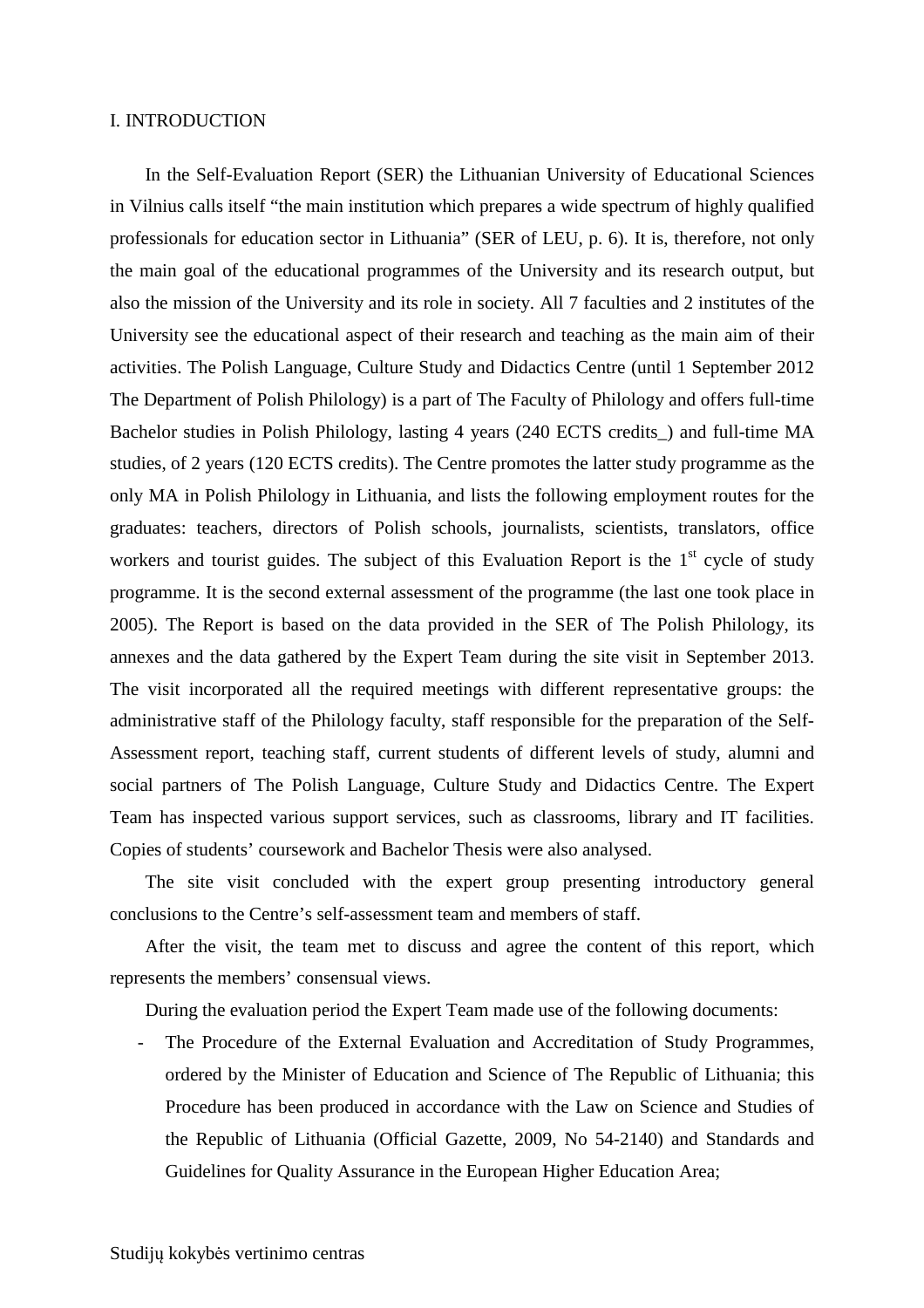Recommendation of the European Parliament and of the Council of 15 February 2006 on further European cooperation in quality assurance in higher education (2006/143/EC).

#### II. PROGRAMME ANALYSIS

#### *1. Programme aims and learning outcomes*

The programme purpose complies with institutional, state and international directives. The two general aims of the study programme Polish Philology are clearly stated in the SER (p. 5):

- to educate a proactive and creative subject teacher, who is ready to learn life-long, has acquired common-cultural, generic and professional competences during practices, demonstrates a professional attitude to work and is prepared for self-dependent work of teacher of Polish language;

- to train Bachelors in Polish Philology, who have acquired fundamentals of philological knowledge of Polish and are able to apply literary and cultural competences of the Polish language and their professional activities.

These two main aims of the study programme are adequate to the general purpose of the educational institution and closely related to the 7 learning outcomes of the study programme of the  $1<sup>st</sup>$  cycle graduates in Polish Philology (SER p. 5-6), which are:

- general university foundations of fundamental theoretical and practical study subjects;
- creative applying of the theoretical knowledge and understanding of educational science, psychology, health education and didactics in the work of subject teacher;
- linguistic knowledge, analysing of the Polish language from different structural and semantic aspects and using of linguistic concepts;
- accurate and efficient communication in Polish in various cultural and professional contexts, creating written and spoken texts of various genres choosing appropriate language registers;
- communication in second Slavic language at B1 level;
- interpretation of the phenomena of Polish literature and culture in the world and local contexts, proper using and explaining notions of literary theory;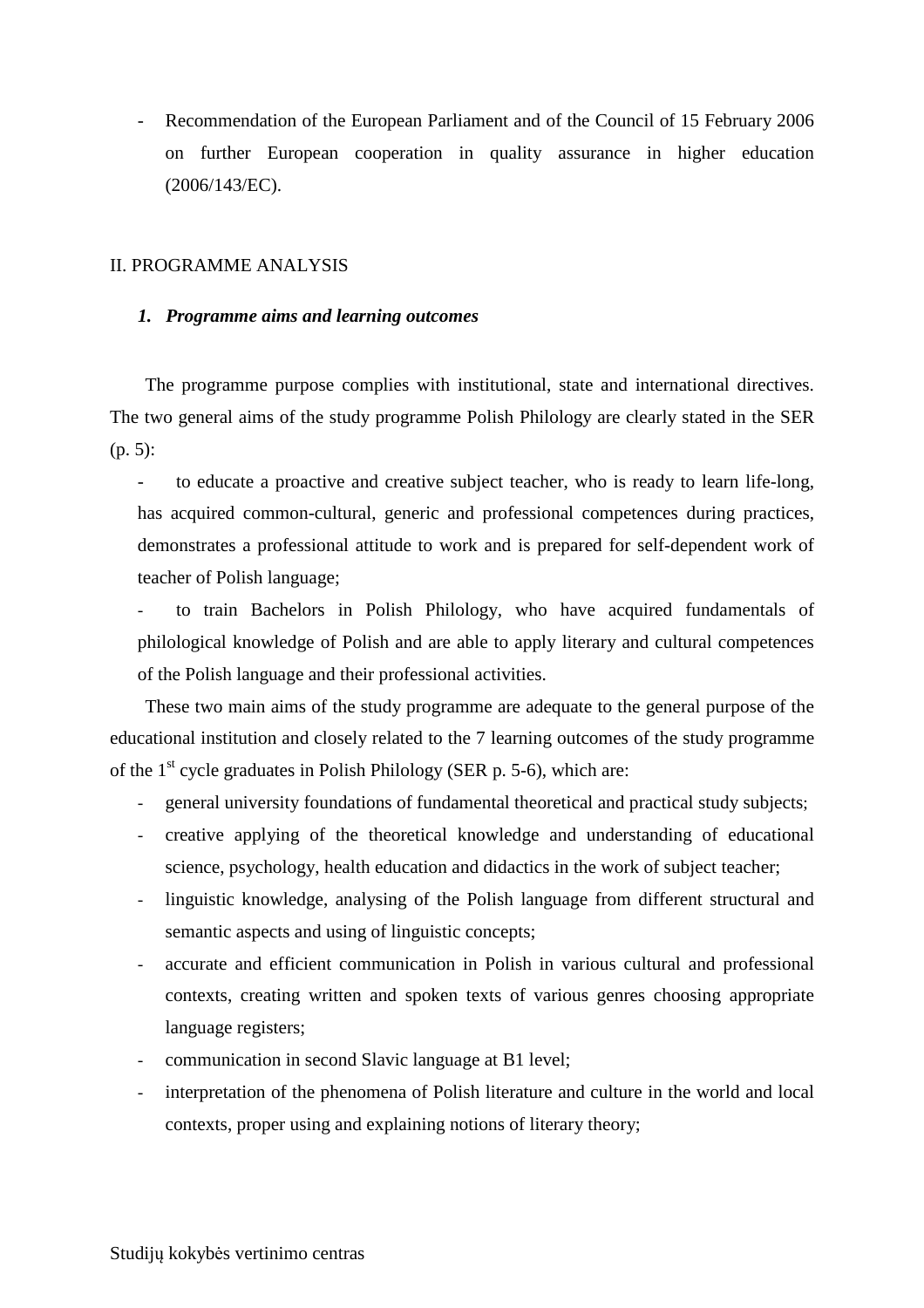abilities and skills of scientific work, conducting of empiric scientific research and applying of the philological research methods.

 After the first external assessment in 2005 the learning outcomes have been updated and revised (SER, p. 5 & Annex 5), in order to increase contact work hours and create more hours for studies of foreign languages, what was the main suggestion for improvement from the former evaluation team. This provides evidence that this Higher Education Institution is closely engaged in the improvement of its Bachelor study programme. Graduates completing the study programme shall possess the general university foundations of theoretical and practical study subjects, competences of teacher's profession, linguistic knowledge in Polish, ability to communicate in Polish and in a second Slavic language at B1 level, cultural and literary knowledge of Polish culture, and research skills.

 After the initial examination of the SER and as a result of our discussions with teaching staff, the team concluded that the learning outcomes are well defined and precise, demonstrate the wide spectrum of the study programme and are consistent with the level of offered qualifications.

The team's meeting with the stakeholders (Polish teachers – teaching practice tutors/mentors, representatives from Education Development Centre and from the Ministry of Education and Science), gave us the basis to conclude that the programme is very flexible and produces competent and well prepared specialists. For example, currently, 3 study plans are being implemented at the University in order to reflect the recent changes in regulations and laws of Lithuanian higher education (SER, p. 6). The first one is in its last year of operation and is valid for students enrolled on the programme 4 years ago. The second one, prepared following the changes in the regulations of 2010, is the current programme evaluated by the team has been in operation for the last 3 years. The third study plan is in its first year of operation and was introduced according to the Resolution No.220 of the Senate of LEU 22 of May 2013. The new study plan gives students a possibility of selecting study subjects according to their needs and interests, and follows the suggestions of the first evaluation report from 2005.

The project was prepared by the special commission of LEU, following the Decree of the Rector No.1-452 of 21 March 2013, regarding university-prescribed and student-selected study subjects and unification of contact hours of study subjects that make up modules of general university education and pedagogical studies at LEU.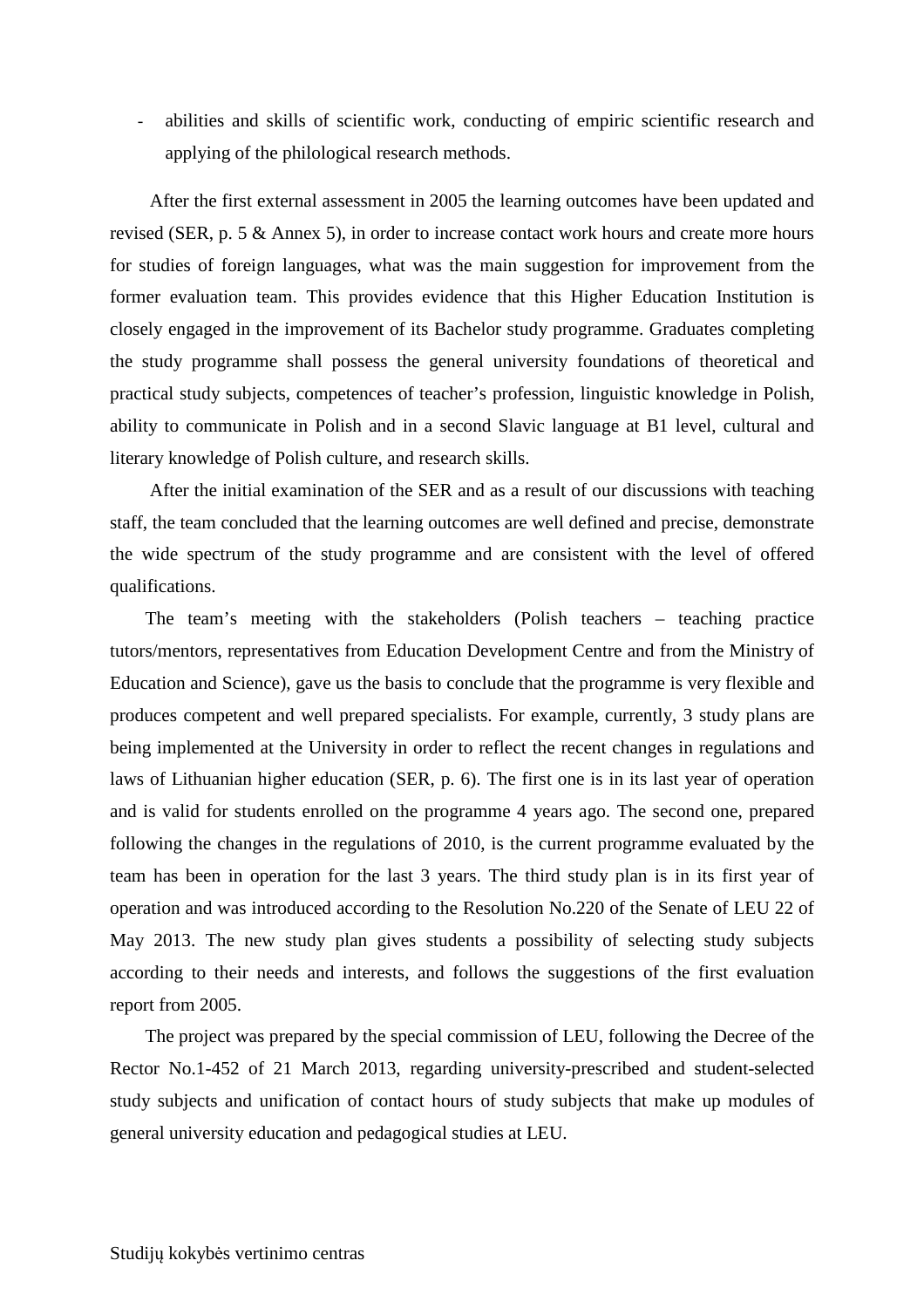Even though the demand for Polish teachers is not very high, it remains steady, as there are 78 schools (more than 13 000 learners) in Lithuania with Polish as the language of instruction. The biggest strength of the LEU Polish Philology study programme is that it is the only study programme in Lithuania offering a pedagogical specialization and an opportunity to become a teacher of Polish language. The weaknesses of the programme indicated in the SER concern mostly the reduced volume of speciality and simplification of the effective teacher's training in only one subject. However, they do not outweigh the positive sides of the programme.

After the meetings with administrative staff and stakeholders the evaluation team concluded that the aims and learning outcomes are strictly based on the academic requirements, public needs and the needs of the labour market. They are consistent with the type and level of studies. Level of qualification offered is of high value and is closely linked with the teaching practice in schools. The study programme in Polish Philology is compatible with learning outcomes, content and qualifications offered. The minor suggestion of the Expert team is to emphasize translation skills as an important part of the learning outcomes.

#### *2. Curriculum design*

The Bachelor study programme of Polish Philology has been prepared in accordance with Lithuanian legal acts and, therefore, fulfils all the requirements for higher education study programmes in Lithuania. The entire quote of 240 ECTS credits is divided as follows:

- at least 165 ECTS credits to the subjects in the study field;
- at least 15 ECTS credits to the subjects of general education;
- not more than 60 ECTS credits to the subjects established by the University or chosen by a student.

This division corresponds precisely to the general requirements of the ministerial Regulations for Initial Teacher Training.

The evaluated study programme consists of the blocks of general university education subjects (Foreign language, Economics, Philosophy of Education, Use of professional language etc. – in total 400 hours, 15 ECTS), pedagogical studies (e.g. Education system and special pedagogy, Subject didactics, Practice of teacher assistant – in total 1600 hours, 60 ECTS), speciality-related study subjects (Development of Slavic languages, Basics of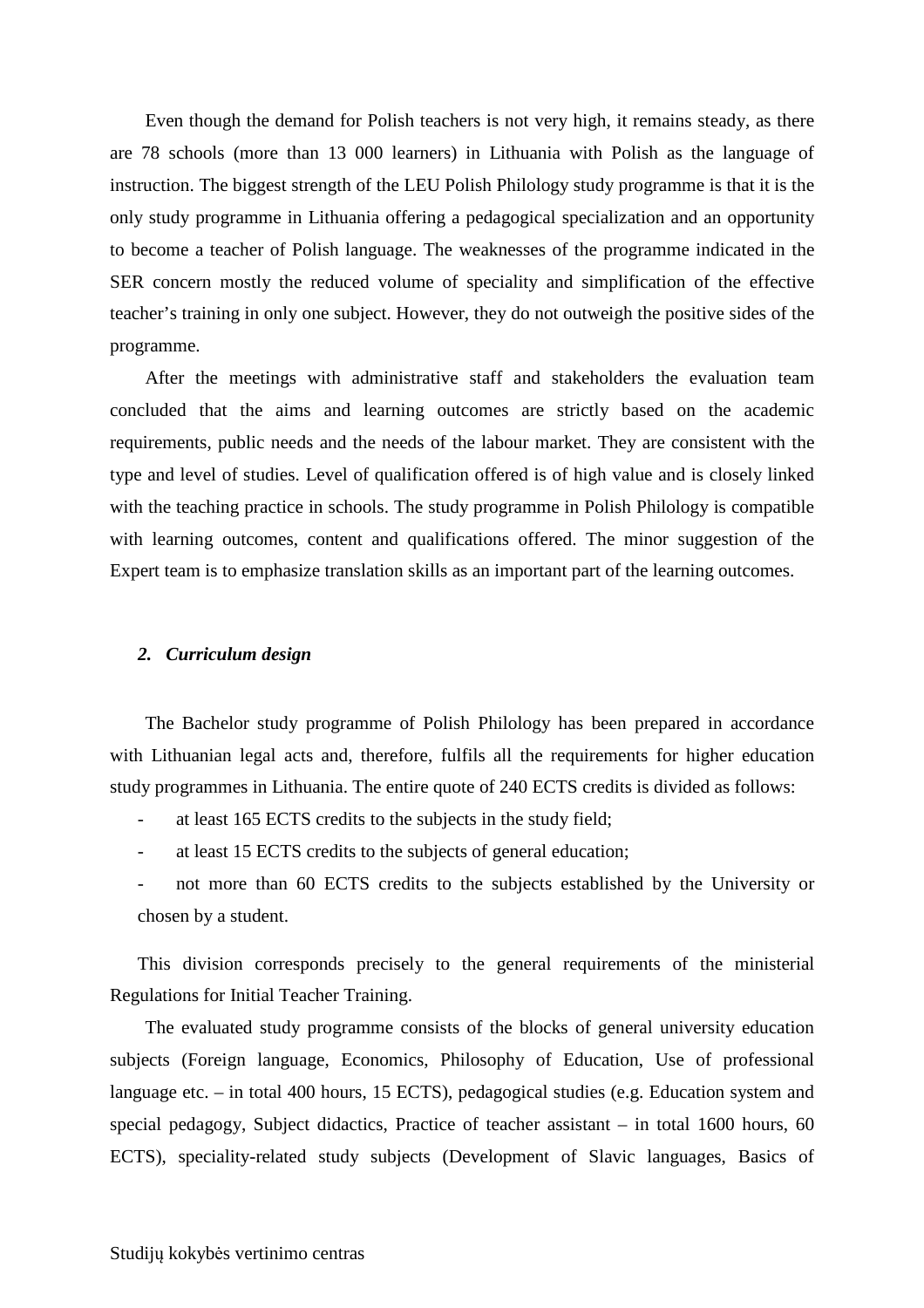rhetoric, Basics of text linguistics, Basics of translation, Ethnolinguistics, Stylistics – in total 2399 hours, 90 ECTS), study subjects prescribed by the Faculty and selected by students (including 12 credits allotted to the Bachelor paper, 1759 hours, 66 ECTS) and universityprescribed and student-selected subjects (240 hours, 9 ECTS), which ensure professional training of Polish teachers. The University offers 4 parts of teaching practice: observational school practice, practice of teacher assistant, teaching practice under supervision of mentor and independent teaching practice, which are very important in acquiring specific professional skills.

The self-study work comprises the majority of Polish Philology students' volume of studies. In the first semester of studies 54% is allocated to self-dependant work, in further semesters the number of self-dependant work increases to 60-65%, whereas in the last semesters the self-dependant work hours rise to 70-76%. As a result of discussions with students and staff it was felt that a tighter and more formal control system should be incorporated into the curriculum (e.g. submission of reading portfolios, study journals, etc.)

The general studies appear mostly in the first 2 years of education, while the subjects in the study field and pedagogical studies are evenly spread throughout the programme. The clear domination of the professional studies seems to be reasonable according to the formulated main goals and learning outcomes. However, the team has some reservations concerning certain compulsory General Study modules. The team appreciates that the programme committee has little flexibility in terms of the subject choice in the prescribed compulsory General Education Section, but the relevance of a separate Economics module (which amounts to 80 hours) should be discussed with the faculty executive. There should be a stronger logical connection and progression between General Education and Professional subjects offered. It should be tailored to students' interests and their further professional development in terms of transferable skills and expertise.

The only weakness of the curriculum design mentioned in the SER was the lack of optional module choice for students. All modules in the study subjects in the study programme are compulsory. The team appreciates that decisions on module choices and options are made at the University Executive level, and suggest that the Polish Department raise this question at the appropriate administrative level.

As a result of the visit and discussions with teaching staff, students and stakeholders the evaluation team felt that a modification of the programme should be considered along the following lines: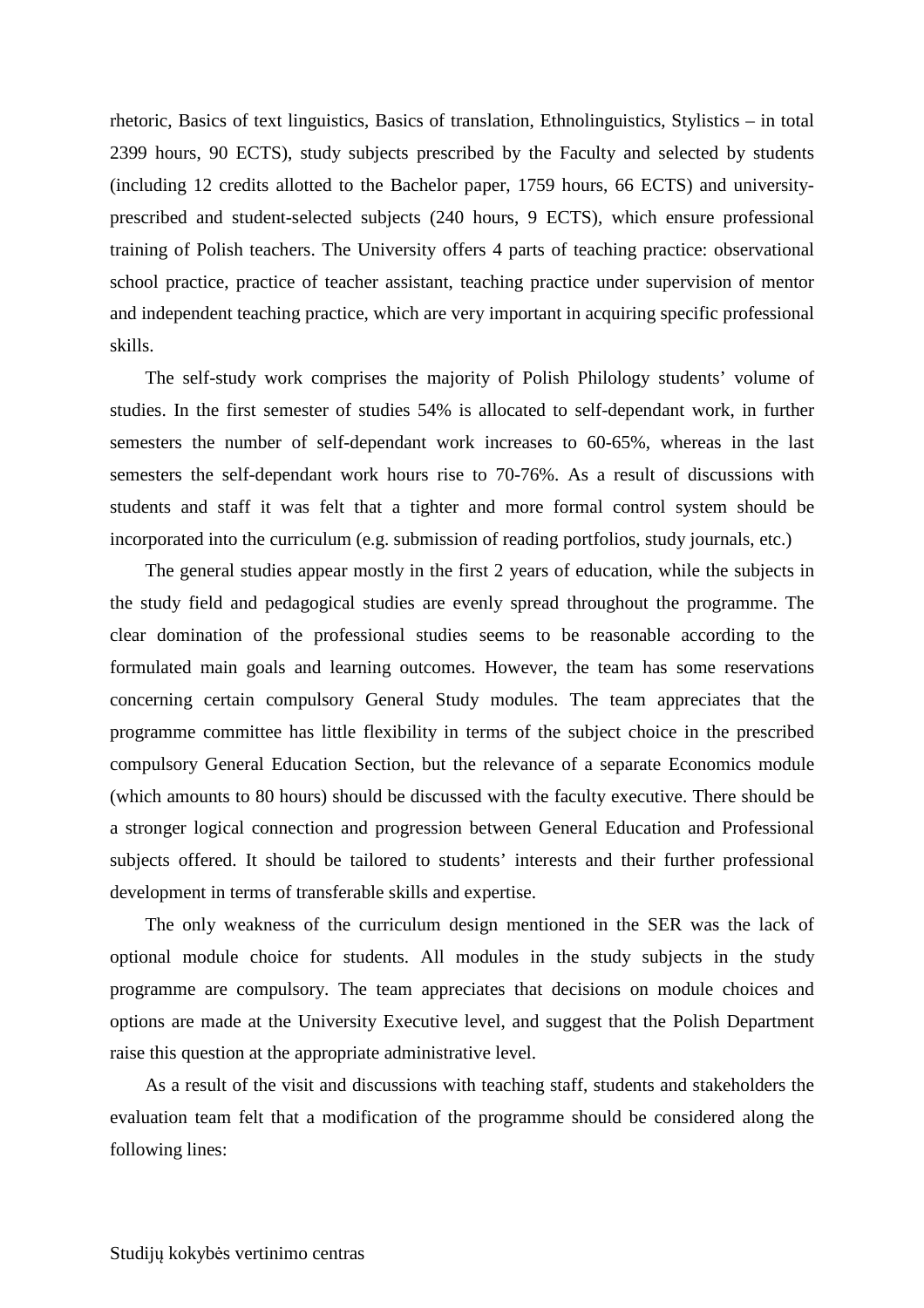- 1. competence in 2 subject areas will increase graduate's employability and might help attract higher numbers of prospective students to the programme;
- 2. introduction of a tighter and more formal system controlling students self-study hours;
- 3. reconsideration of the relevance of Economics as a compulsory module;

In opinion of the team the above suggestions may help to make the programme more viable and flexible in the current education and labor market.

## *3. Staff*

The Bachelor study programme of Polish Philology is realised by 19 academic members of staff. The staff composition of the study programme fully complies with the requirements of legal acts: at least half of the study subjects in the study field should be taught by research degree holders (100% of the teachers of the study subjects in the study field have a research degree: 4 professors, 9 assoc. professors, 4 lecturers, 2 assist. lecturers).

The Bachelor study programme of Polish Philology has 17 students. Thus, the staff – student ratio is excellent. The majority of teachers working on the study programme are active researchers, who publish the results of their research abroad and in Lithuania. Staff publications and research interests feed into the study subjects they teach in the study programme. It must be also mentioned, that the academic staff of Polish Philology has an enormous count of scientific publications, locating the Centre on the top of best research departments in the Faculty of Philology (see: Annex 3 of SER: *The curriculum vitae of the teachers in the study programme of Polish Philology*).

 The University creates sufficient conditions for the professional development of the teaching staff necessary for the provision of the programme and for their research in the field of Polish Philology. They regularly attend scientific and practical seminars and conferences and participate in study trips. From 2008 to 2012 they participated in 79 conferences, 26 study and research trips and 27 scientific and practical seminars.

The Faculty of Philology of LEU has a wide range of international partner institutions with 16 foreign universities or research institutions in Poland, Czech Republic, Germany, Latvia, Byelorussia, Russia and Ukraine. This creates an opportunity for staff exchange and student exposure to different teaching methods and strategies. The teaching staff also engages students in social activity (organizing of Week of Polish Language in Vilnius, Olympiad of Polish Language, Christmas Evening, travels and praxis in Poland etc.).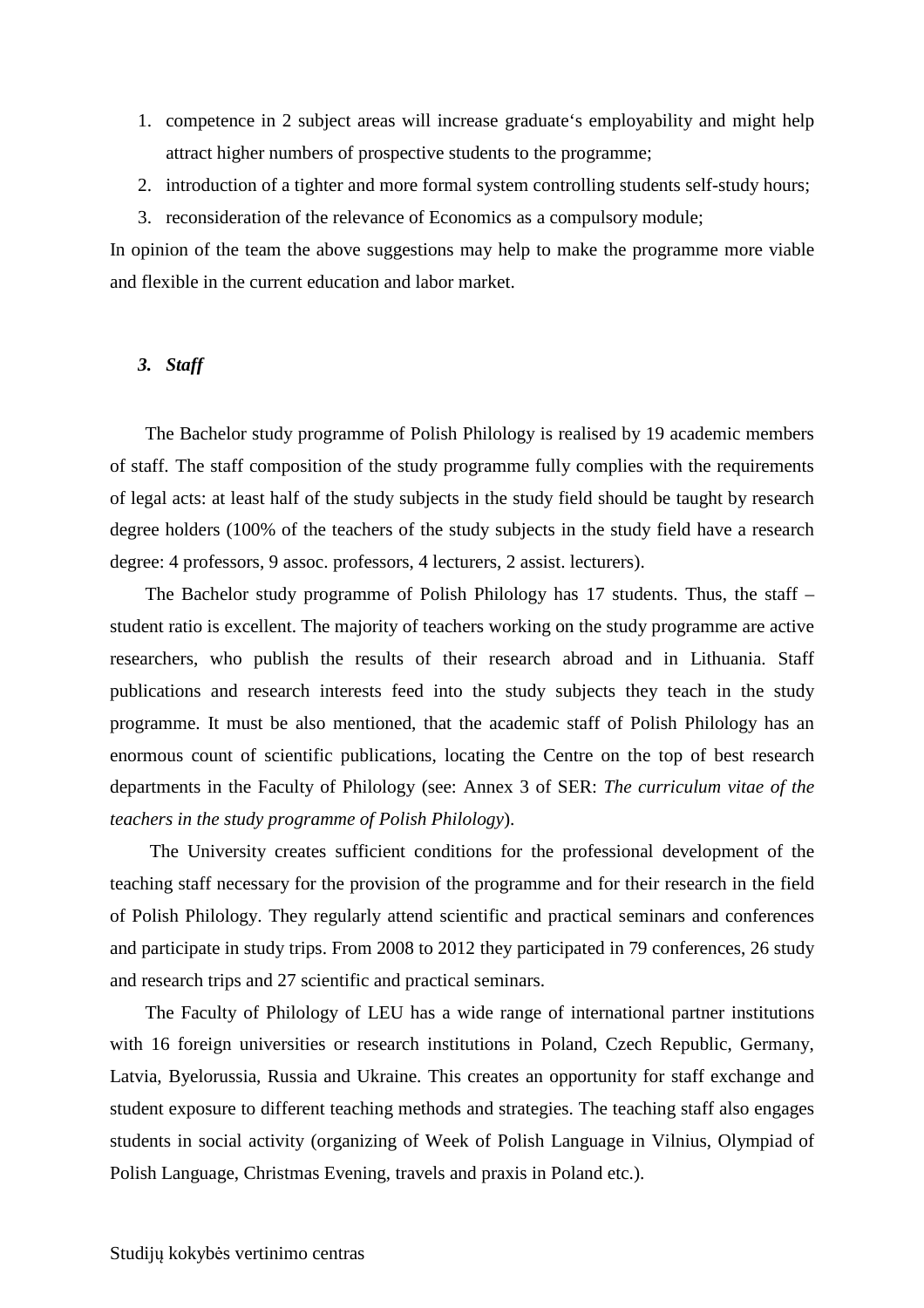The Expert team appreciates staff concerns with the current high teaching load which makes almost no allowance for research within existing work allocation system. We suggest that this issue is raised at the University Executive level.

After the meeting with teachers and stakeholders the evaluation team concluded, that the academic staff is highly competent, hard-working and highly flexible (3 different study plans during the same academic year).

#### *4. Facilities and learning resources*

The premises for studies are very good: the number of rooms is sufficient for the number of students studying on the programme. The Faculty of Philology has 38 rooms (1208 seats), 8 of these are equipped with up-to-date stationary multimedia equipment. There are 2 purpose equipped rooms: Adomas Mickevičius (Room 501) with 64 workplaces and multimedia equipment and internet access and the Polish Culture Centre (Room 514): 18 workplaces with television and video player.

The Faculty also has a Teaching and Learning Study Room. The variety of Polish resources is very impressive: dictionaries, Polish specific didactic literature, reference books, journals, textbooks, teaching aids, video and audio funds (900 titles of resources) and 8 workplaces with computers available in this room. All the computers are connected to the Internet.

The University has a big library, which includes over 511242 copies of teaching resources, over 160044 copies of research and other sort of publications, 29814 copies of the titles in fiction. However, during discussions with staff and students it became apparent that library recourses on the latest speciality-related (Polish Philology) scientific and methodological literature are not up-to-date.

After visiting the Polish Language, Culture Study and Didactics Centre the evaluation team concluded, that the premises for studies are adequate in size and quality, bright, well equipped with computers, projectors and other electronic devices. The teaching materials (books, textbooks, Polish magazines) are accessible in the Centre rooms, reading rooms and lecture room 514. The only suggestion made by the team is to increase the quantity of subject literature in Polish, especially in modern theoretical monographs. Students and staff need to be made aware of the various electronic databases available for their use (i.e. Athens). It is the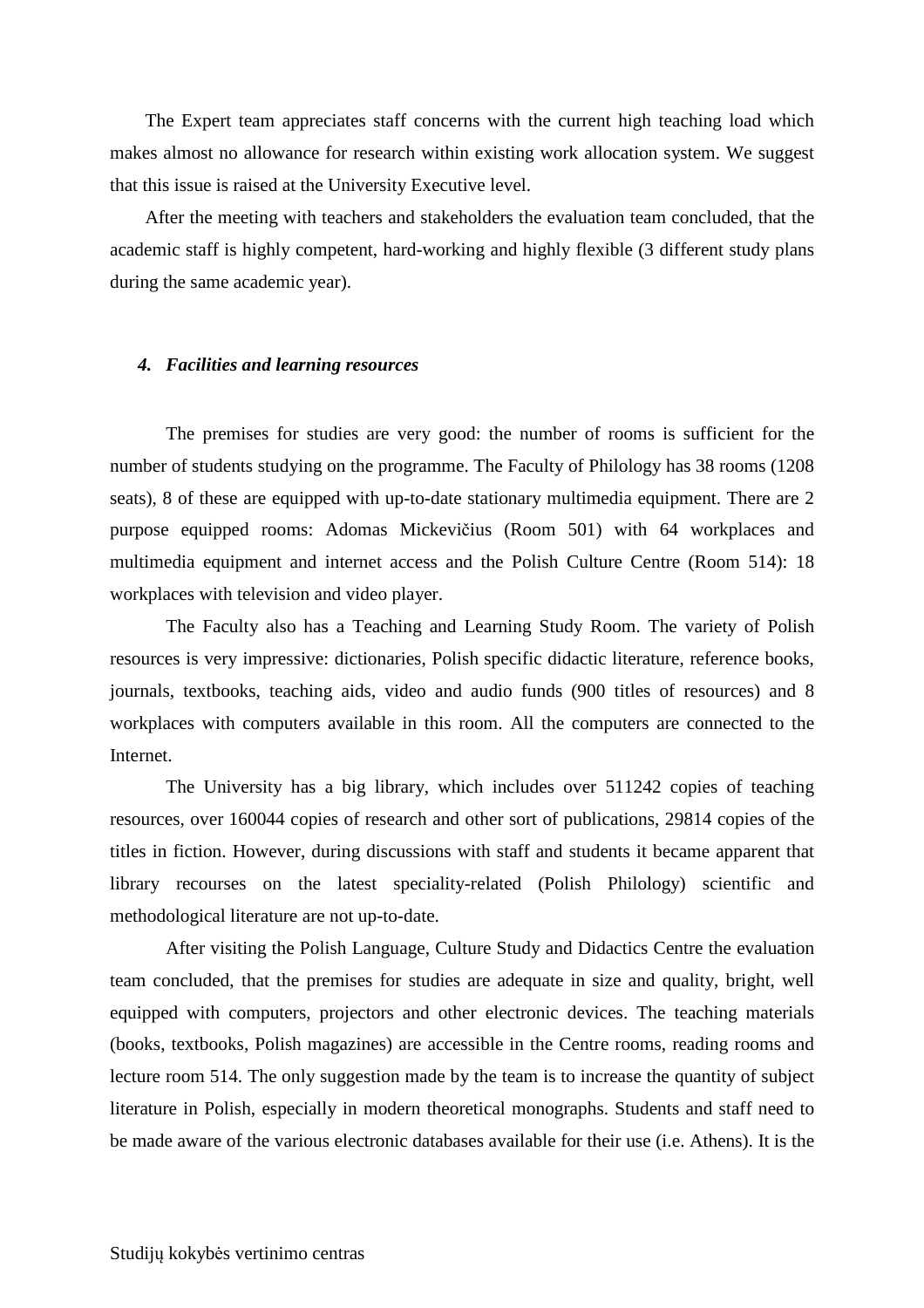university executive responsibility (via library) to develop a system for updating module reading lists and the dissemination of information about available resources.

#### *5. Study process and student assessment*

Table 13 in the SER shows that in 2011 there were no students admitted to the Polish Philology study programme, even though it attracted attention of 17 applicants. During discussions the following possible reasons were given by the faculty administration and staff:

- new admission criteria introduced by the Ministry of Education and Science in January 2011;
- demographic problems related to the reduced number of graduates in secondary schools of Lithuania;
- emigration of young people.

During the discussion with administration the evaluation team concluded the improved admissions to the centre since 2011, so that in 2012 there were 7 students admitted and in 2013 – 10. The main reason for these positive changes is tighter links with the Polish embassy and with foreign higher education institutions, especially with Pedagogical University in Krakow, Poland.

The students on the study programme receive good academic and social support. The academic support is based on correct, benevolent, professional and collegial relationships between students and teachers. During the analysis of student work and in discussions with staff and student body it became apparent, that there is no standardized system of feedback and no system ensuring objective marking. The main reason for that could be the oldfashioned way of assessment, without the clear standards of feedback, more descriptive and based on the authority of the teacher.

All students on the study programme of Polish Philology participate in various mobility programmes (especially in the Socrates/Erasmus programme). Students of Polish Philology at LEU go to the academic centres in Poland (Wrocław, Kraków, Warszawa), and vice versa, Polish Philology students from Poland come at LEU. The decreasing numbers of students of Polish Philology result in smaller numbers of outgoing students. However, the numbers of incoming students from other universities stays the same.

Over the last five years (2008-2012) 91 students graduated the Bachelor studies of Polish Philology. According to the data collected in 2012, 23 (27%) out of 78 graduates from the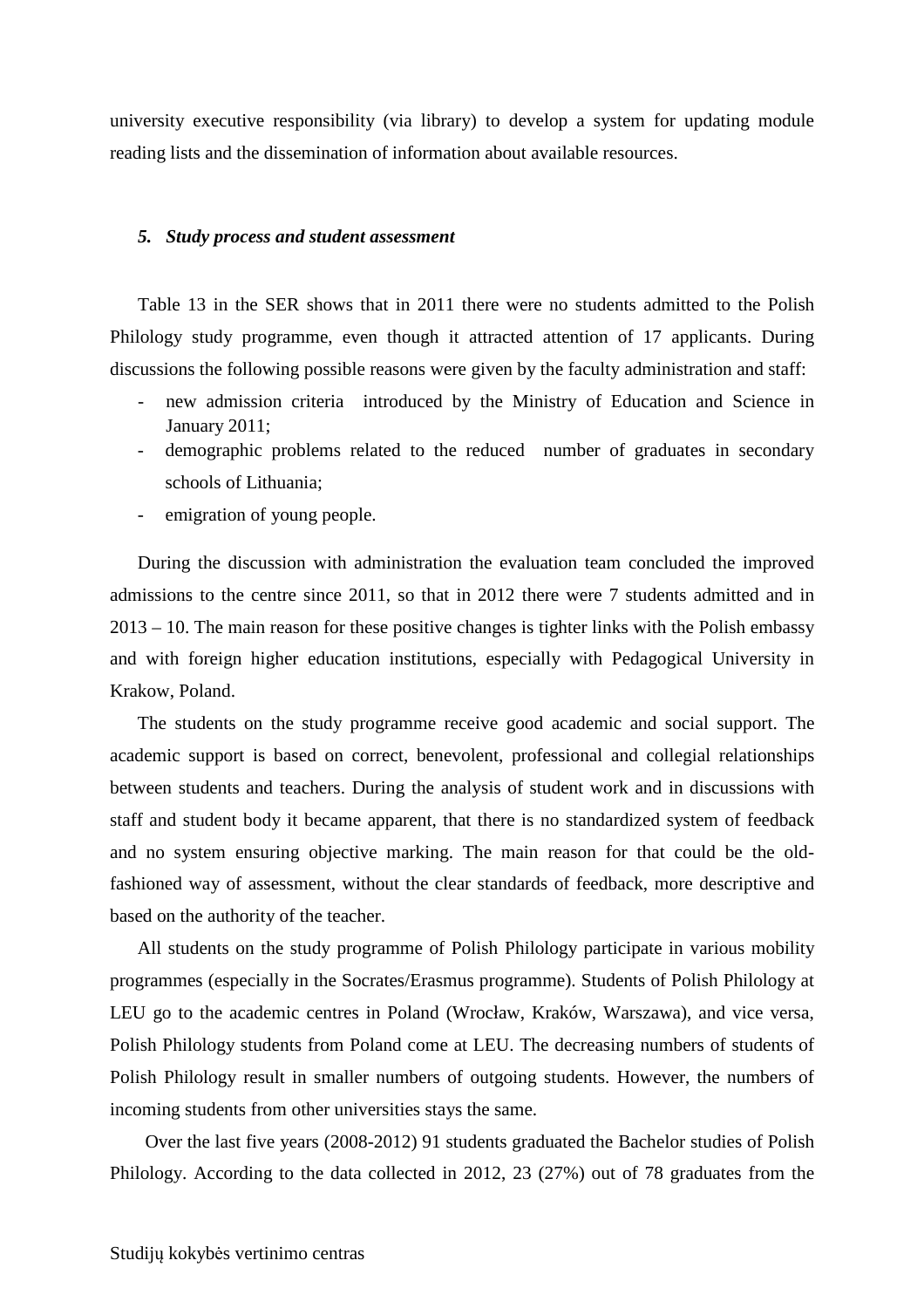study programme in the period 2008-2011, work at schools or other educational institutions. 38.4% of the graduates continued studies on Master programmes in Lithuania and abroad.

The demand for specialists in Polish language in Lithuania, and in Vilnius region in particular, is conditioned by the cultural needs of the Polish national minority community (in 2012 number of its members totalled 210,600).

As a result of the visit and meetings with administrative staff it could be concluded that:

- admission requirements are rational and appropriate;
- the organisation of the study process ensures achievement of learning outcomes;
- students are engaged in research and social programmes (they have even established music ensemble to fulfil their artistic needs);
- students participate in exchange programmes with several foreign universities (Poland, Czech Republic), with Polish Embassy and Polish Cultural Centres;
- after being matriculated students of the  $1<sup>st</sup>$  course participate in some integration programmes of the Centre (eg. trip to Poland, Polish Week in Vilnius etc.) under the supervision of teaching staff.

#### *6. Programme management*

 The implementation of the Bachelor study programme is ensured at the level of university, faculty, study programme committee and appropriate departments. Academic staff from various faculties of LEU (F. of Educational Sciences, F. of Health and Sport, Dept. of Russian Philology and Intercultural Communication, F. of Philology) is also involved. During our discussions with staff it became apparent that the programme monitoring and assessment lack transparency and coordination. The General Study subjects were often taught as if they were isolated modules with their own goals and assessment feedback systems. Cooperation between departments and good practice exchange should be strengthened.

The administration and quality assurance of the study programme are carried out following the LEU Statute, Study Regulations of LEU Procedure for External Assessment and Accreditation of Study Programme and Standards and Guidelines for Quality Assurance in the European Higher Education Area. The implementation of the study programme at the Philology Faculty is monitored by the Programme Committee consisting of 3-5 scientists, who represent the main divisions implementing the study programme. During the meeting with students and administration there was stated, that student representative also participates in the activities of the Committee as an observer. Each change to the study programme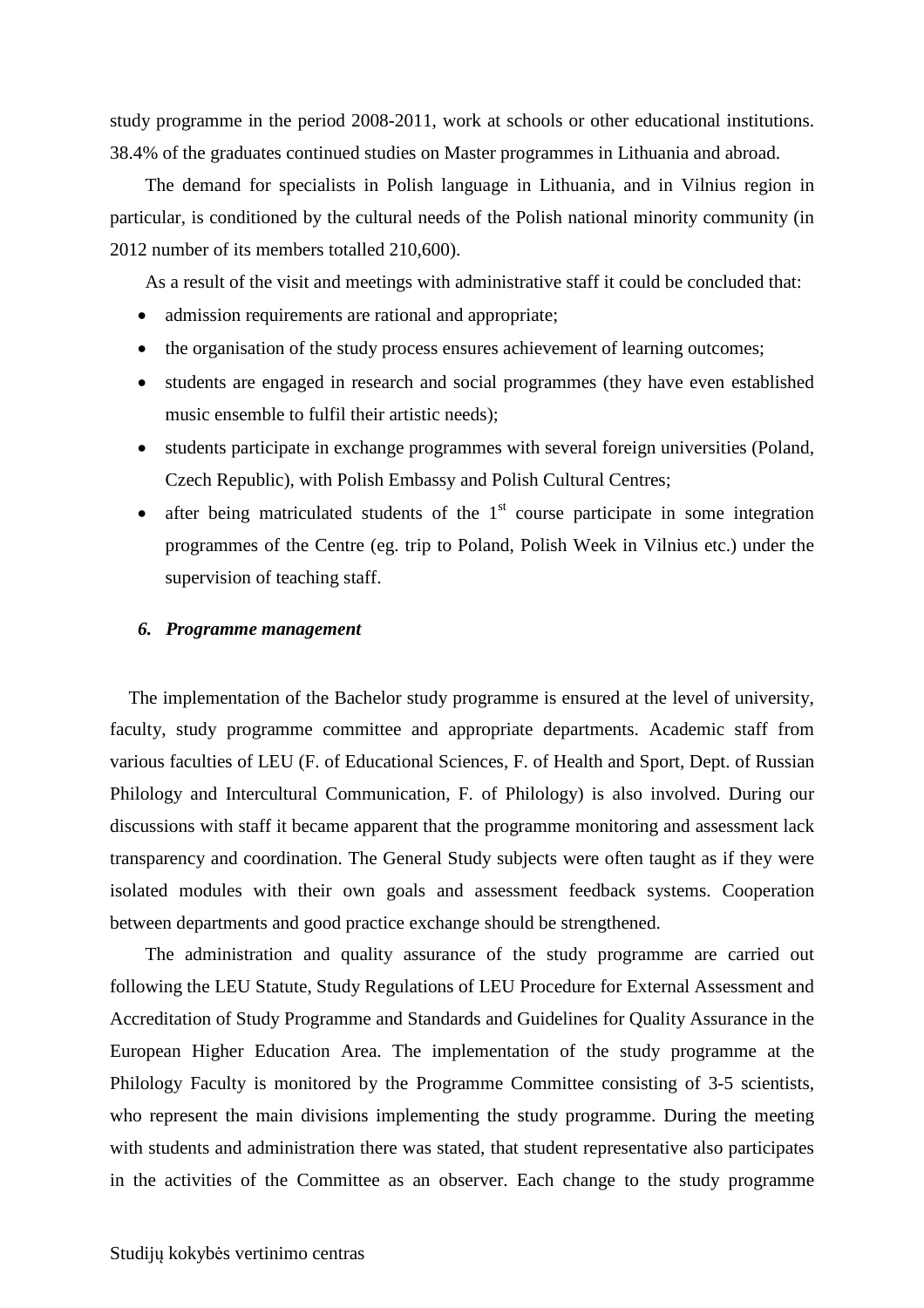suggested by the Committee goes through all the stages of procedure (Council of the Faculty, Study Commission of LEU, Rector and Senate).

The measures of quality assurance of the Polish Philology programme are as follows:

- it is a responsibility of the Chairperson of the Study Programme Committee (who is also Director of the Centre) and of the teachers;
- there are regularly organised meetings of the Dean's office, heads of departments and directors of centres to discuss and improve the implementation of study programmes;
- regular anonymous surveys of students.

The results of the self-assessment are therefore analysed and discussed in the Rector's office and results are published in the annual report written by the Dean.

The main social stakeholders in the process of evaluation and improvement of the study programme are schools which provide help in organisation and running of teaching practices.

The higher education institution gives an adequate support, although the team would suggest some self-restraint in modernization and changes implemented in the study programmes, to avoid the situation as presently, that the teaching staff works in 3 different programmes parallel. The other suggestion of the evaluation team is more precise standardizing and formalizing the system of assessment feedback.

The visit of the evaluation team to the Faculty of Philology confirmed, that the responsibilities for decisions and monitoring of the study programme are clearly allocated and are easy to trace. Data and information about the implementation of the study programme are regularly collected and analysed. It is important to emphasize, that the suggestions and recommendations of the previous evaluation in 2005 were strictly followed and implemented to ensure the improvement of the programme.

#### III. RECOMMENDATIONS

- 1. The study programme could be modified to combine 2 subjects in the degree name (i.e. Polish Language/History or Polish language/Russian, German etc.). This could be achieved by introducing combined studies degree, giving the graduates more abilities and opening new area of potential employing;
- 2. Translation should be a deeper and more prominent element of the programme, may be even offered as a combined study option;
- 3. The Centre should liaise with the Faculty and University management to ensure a more efficient utilization of existing resources and develop a system for updating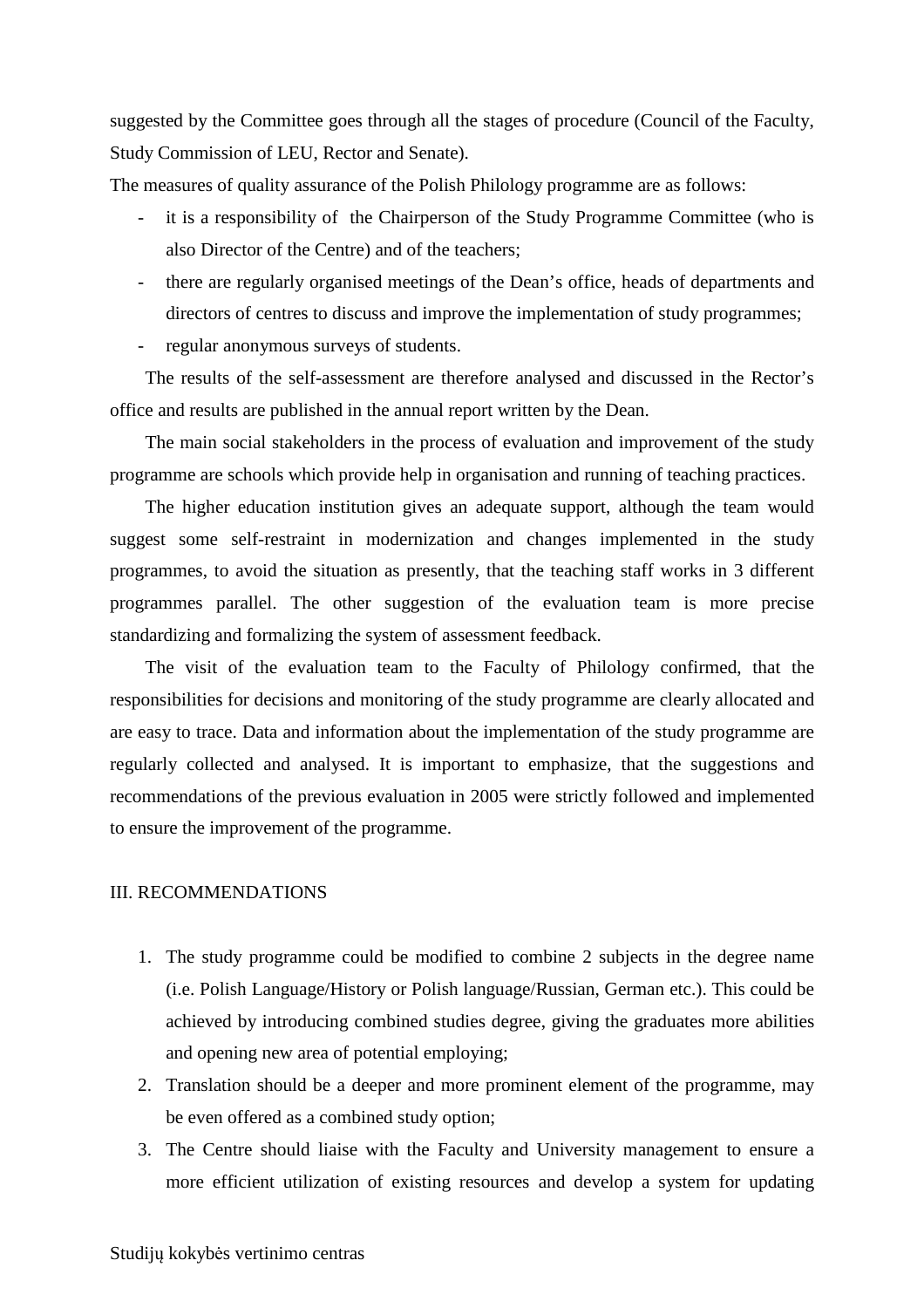reading lists and dissemination of information about available resources to staff and students;

- 4. The system of assessment feedback has to be more standardized and uniformed. Second marking system should be discussed to ensure the objectivity of the process;
- 5. The cooperation between different departments involved in the delivery of the programme has to strengthened.

### IV. SUMMARY

The study programme of Polish Philology is written in compliance with all relevant regulations of the higher education study programmes in Lithuania. Even though there are some minor improvements that could be implemented, the Expert team felt that all appropriate competences and outcomes were achieved in the delivery of the programme. To the main positive aspects of the programme are:

- 1. Highly competent staff and students;
- 2. Unique teaching programme;
- 3. Strong links with social partners and foreign institutions;
- 4. Unique position in the lingua-cultural space of Lithuania.

#### Suggestions for improvement:

- 1. Modification of the programme to ensure more than one specialty;
- 2. Wider choice of translation modules;
- 3. Use of modern library data bases;
- 4. Unification of assessment feedback;
- 5. Cooperation between departments involved in the delivery of the programme.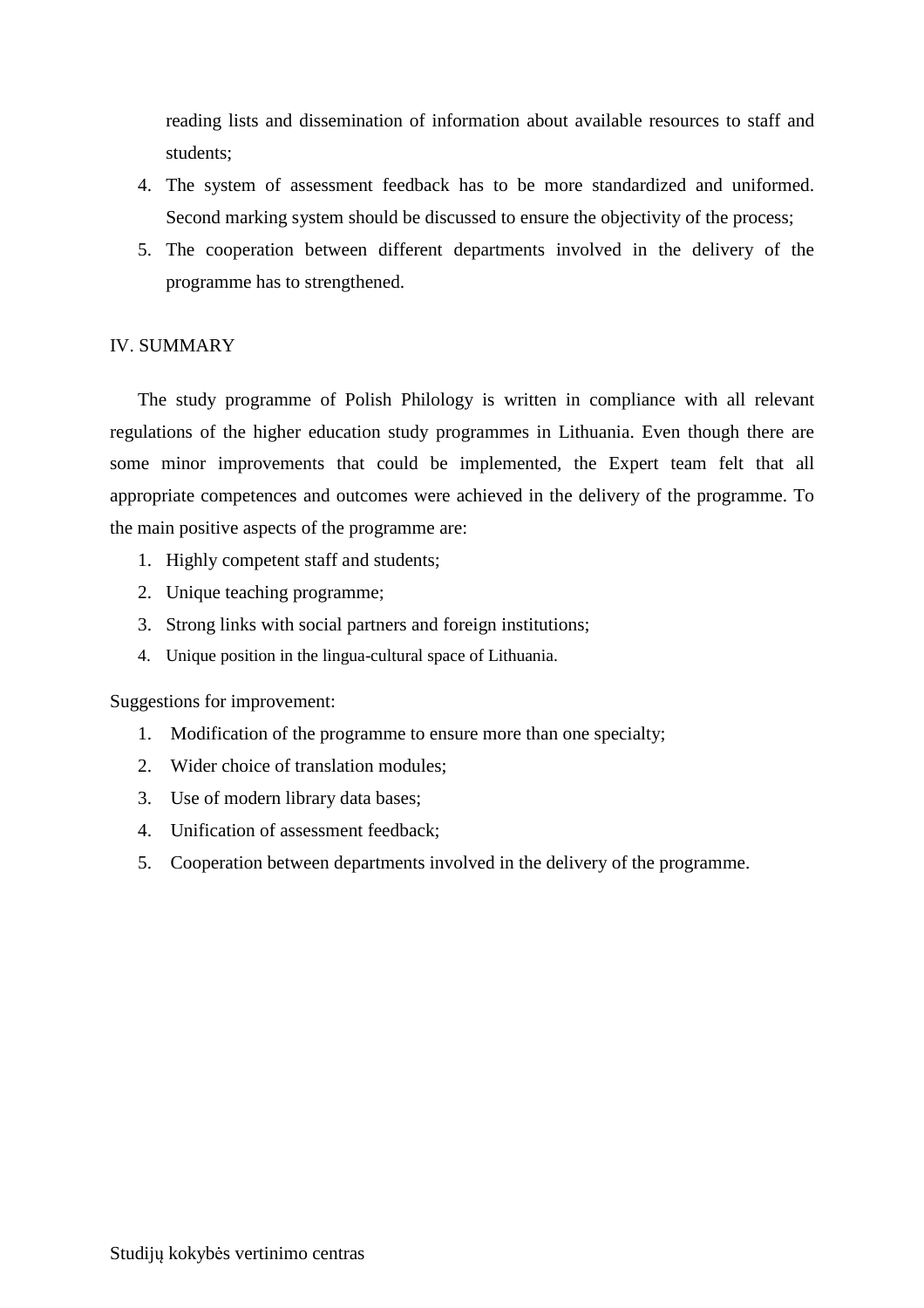## V. GENERAL ASSESSMENT

The study programme Polish Philology (state code – 612X13010) at Lithuanian University of Educational Sciences is given **positive** evaluation.

| No.              | <b>Evaluation Area</b>                                                                                     | <b>Evaluation Area</b><br>in Points* |
|------------------|------------------------------------------------------------------------------------------------------------|--------------------------------------|
| 1.               | Programme aims and learning outcomes                                                                       |                                      |
| 2.               | Curriculum design                                                                                          | 3                                    |
| 3.               | <b>Staff</b>                                                                                               | 4                                    |
| $\overline{4}$ . | Material resources                                                                                         | 3                                    |
| 5.               | Study process and assessment (student admission, study process<br>student support, achievement assessment) | 3                                    |
| 6.               | Programme management (programme administration,<br>internal<br>quality assurance)                          | 4                                    |
|                  | <b>Total:</b>                                                                                              | 21                                   |

*Study programme assessment in points by fields of assessment*.

\*1 (unsatisfactory) - there are essential shortcomings that must be eliminated;

2 (satisfactory) - meets the established minimum requirements, needs improvement;

3 (good) - the field develops systematically, has distinctive features;

4 (very good) - the field is exceptionally good.

| Grupės vadovas:<br>Team Leader: | Dr. Irina Moore                  |
|---------------------------------|----------------------------------|
| Grupės nariai:<br>Team members: | Dr. Krzysztof Zajas              |
|                                 | Prof. Dr. Lev Anatolyevich L'vov |
|                                 | Dr. Nijolė Merkienė              |
|                                 | Simonas Valionis                 |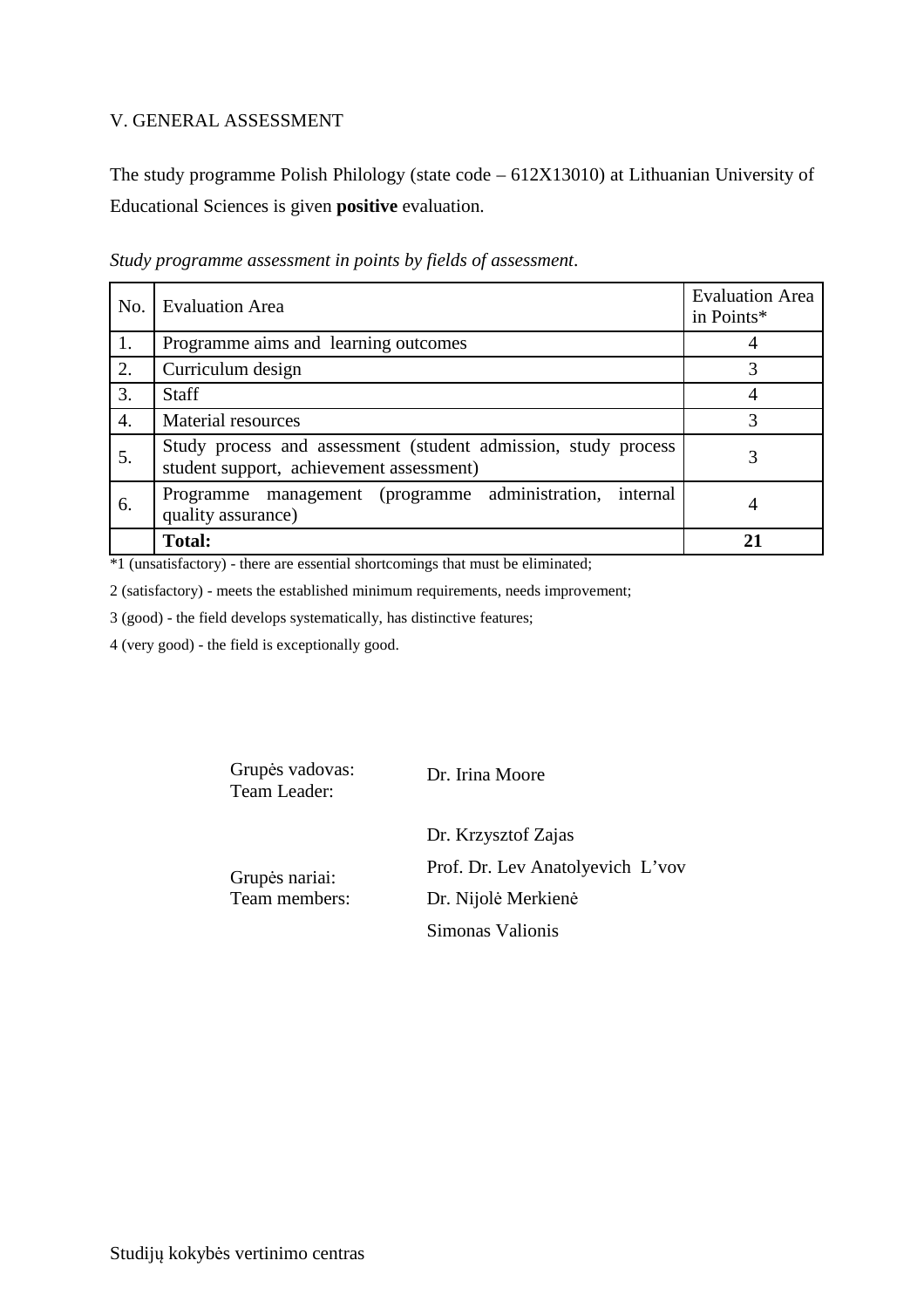# **LIETUVOS EDUKOLOGIJOS UNIVERSITETO PIRMOSIOS PAKOPOS STUDIJŲ PROGRAMOS LENKŲ FILOLOGIJA (VALSTYBINIS KODAS – 612X13010) 2013- 10-16 EKSPERTINIO VERTINIMO IŠVADŲ NR. SV4-328 IŠRAŠAS**

<...>

# **V. APIBENDRINAMASIS ĮVERTINIMAS**

Lietuvos edukologijos universiteto studijų programa *Lenkų filologija* (valstybinis kodas – 612X13010) vertinama **teigiamai**.

| Eil.             | Vertinimo sritis                                 | <b>Srities</b> |
|------------------|--------------------------------------------------|----------------|
|                  |                                                  | įvertinimas,   |
| Nr.              |                                                  | balais*        |
| 1.               | Programos tikslai ir numatomi studijų rezultatai | $\overline{4}$ |
| 2.               | Programos sandara                                | 3              |
| 3.               | Personalas                                       | $\overline{4}$ |
| $\overline{4}$ . | Materialieji ištekliai                           | 3              |
| 5.               | Studijų eiga ir jos vertinimas                   | 3              |
| 6.               | Programos vadyba                                 | $\overline{4}$ |
|                  | Iš viso:                                         | 21             |

\* 1 - Nepatenkinamai (yra esminių trūkumų, kuriuos būtina pašalinti)

2 - Patenkinamai (tenkina minimalius reikalavimus, reikia tobulinti)

3 - Gerai (sistemiškai plėtojama sritis, turi savitų bruožų)

4 - Labai gerai (sritis yra išskirtinė)

<...>

## **IV. SANTRAUKA**

Lenkų filologijos studijų programa vykdoma laikantis visų susijusių Lietuvos aukštųjų mokyklų studijų programų nuostatų. Nors ir reikia atlikti kai kuriuos minimalius patobulinimus, ekspertų